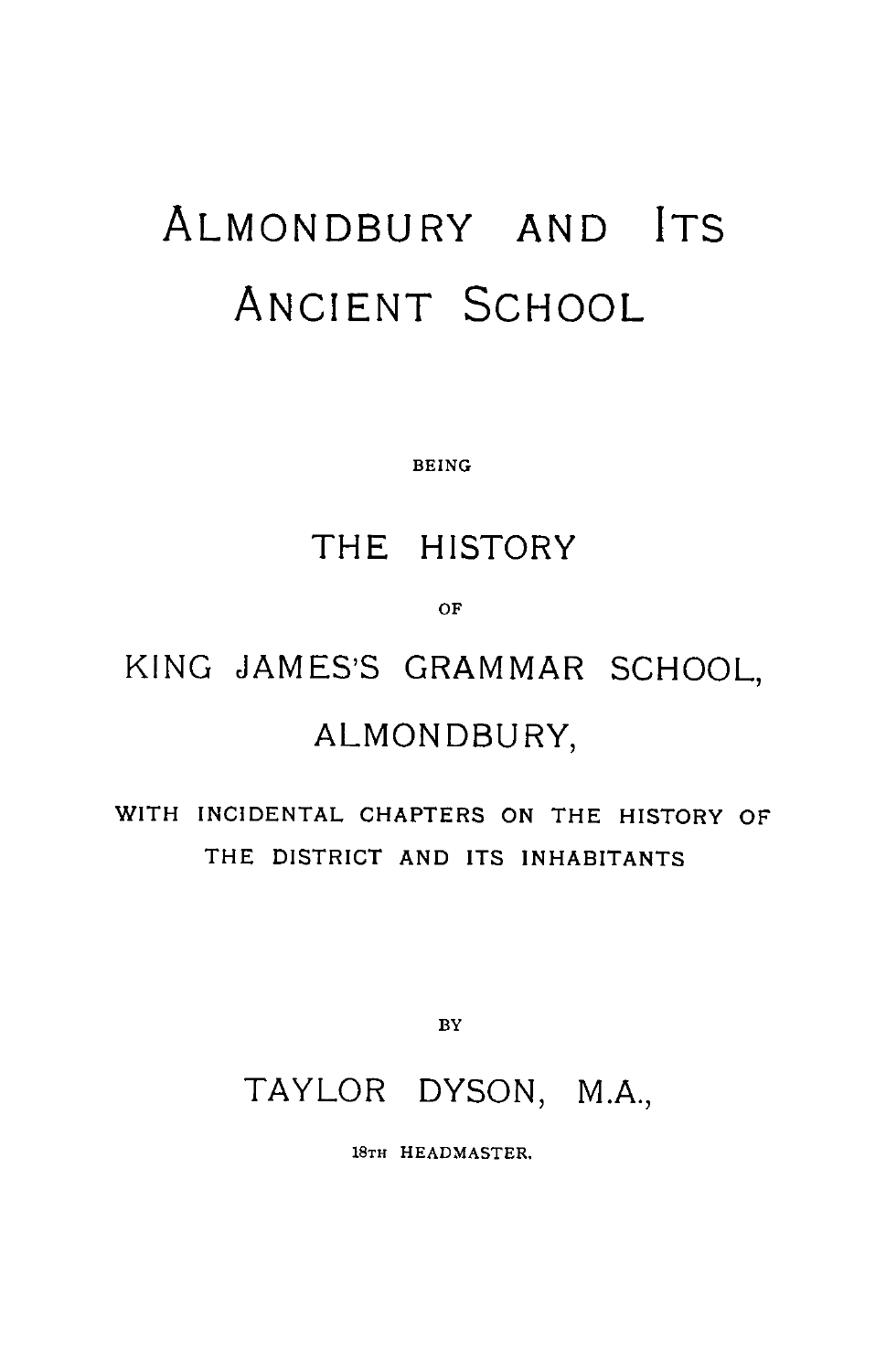THE ADVERTISER PRESS LIMITED, PRINTERS, PAGE STREET AND QUEEN STREET SOUTH HUDDERSFIELD.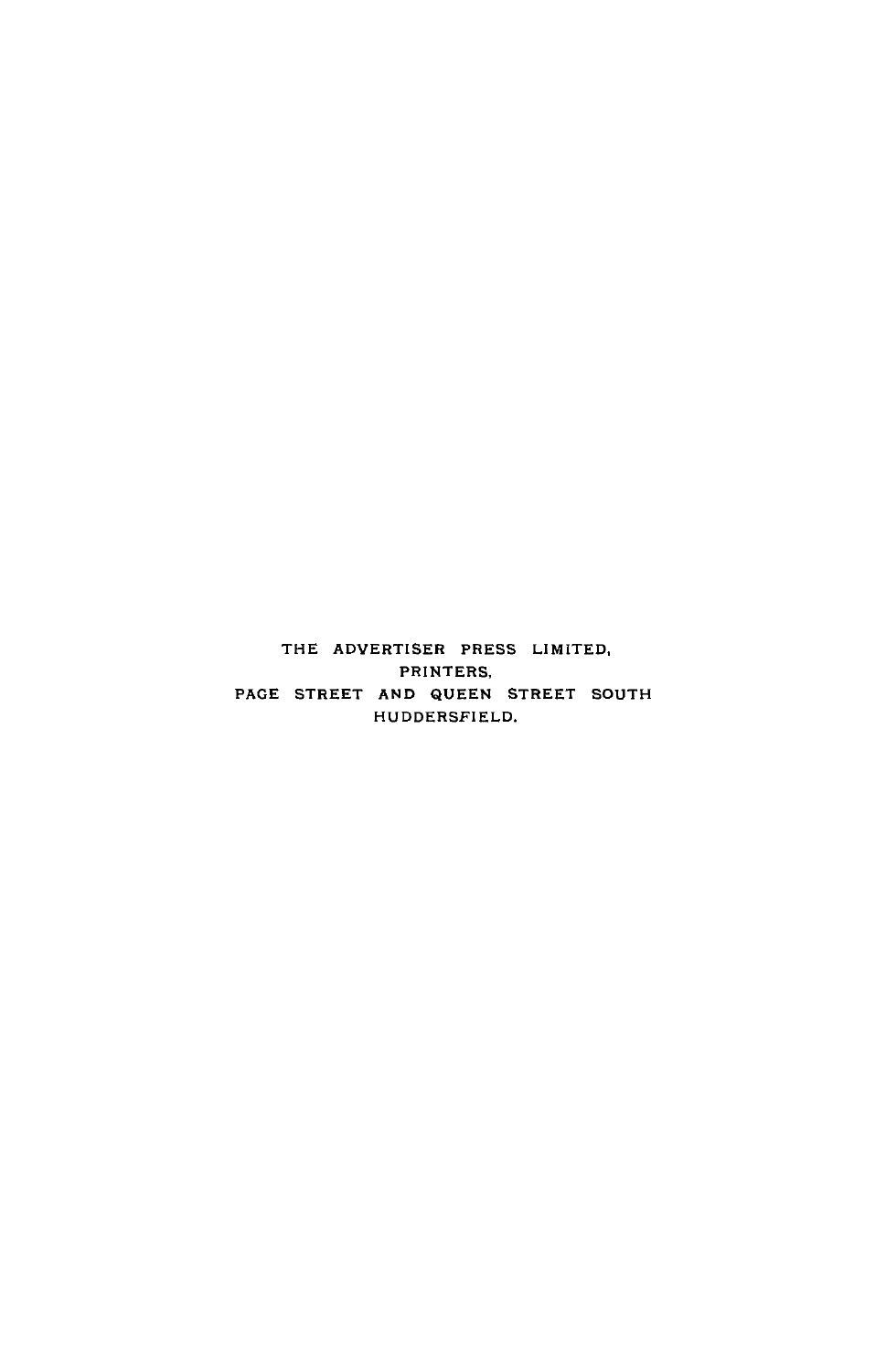**DEDICATED TO ALL ALMONDBURIANS, PAST, PRESENT AND TO BE, AND IN MEMORY OF THOSE OLD BOYS WHO MADE THE SUPREME SACRIFICE IN THE GREAT** WAR (1914-1918), MANY OF WHOM **PASSED THROUGH THE AUTHOR ' S HANDS.**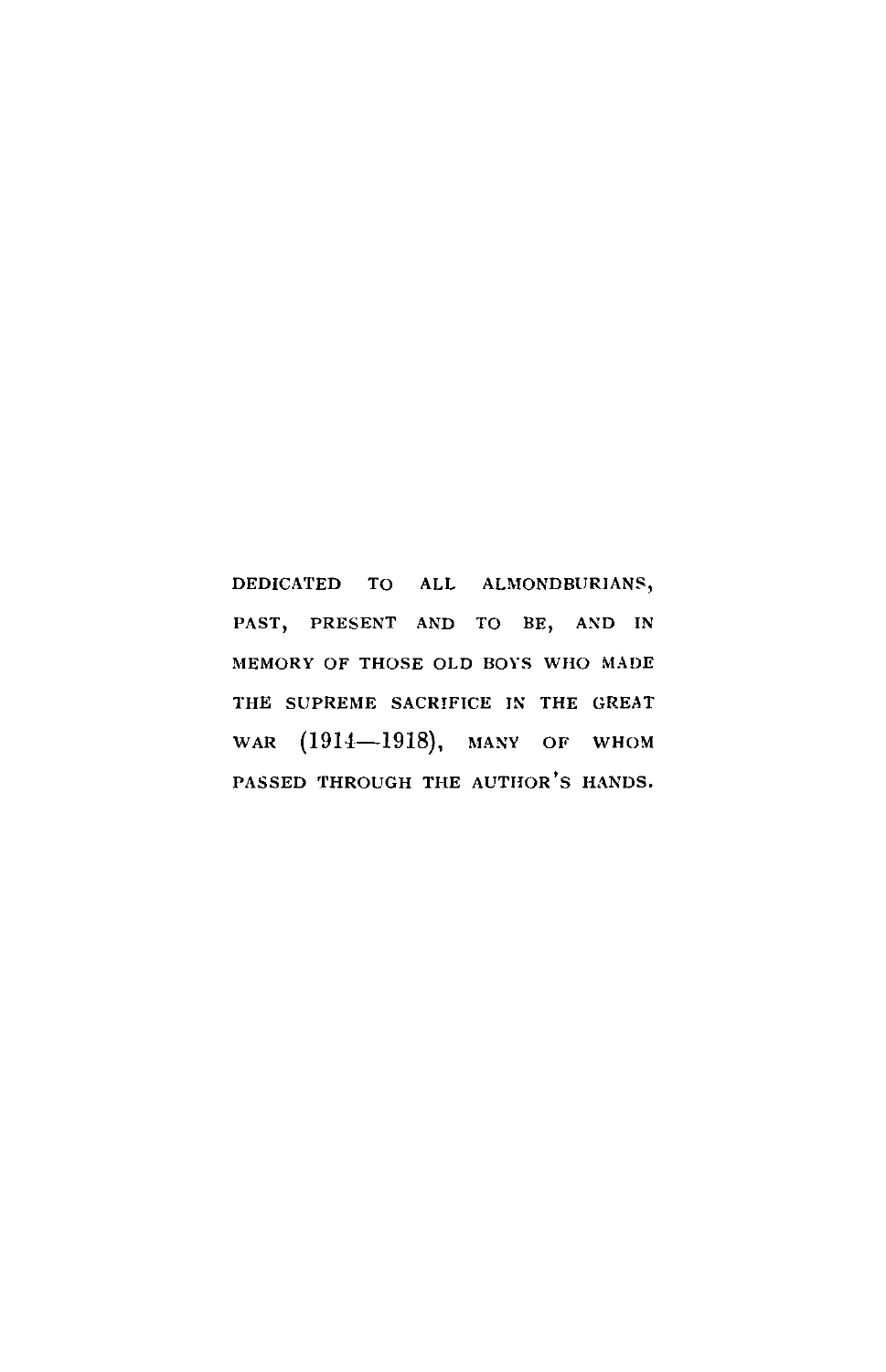#### FOREWORD.

The object of this book is to place before the readers a concise account of the development of Almondbury Grammar School, and incidentally to centre round the school some interesting facts in connection with local history.

It has been a labour of love, put together at odd moments during the past half dozen years. At first there was no intention of making a book ; the author has always been keenly interested in history, and, as Headmaster of this historic school, began to get together a manuscript showing the various phases in its long existence. The scope widened, local history cast its spell, and gradually the idea developed of making the school the centre round which much local information could be written.

It the information appears scrappy and somewhat lacking in unity and cohesion, he trusts the reader will remember that it has been compiled in the few spare hours of a busy life, and that publication was not thought of in the first instance.

If it serves (I) to bring out the main facts in the development of King James's Grammar School, (2) to interest the general reader in any aspect of local history, the author will be amply repaid for the time spent among musty old documents.

He feels that the book will be read with interest and appreciation not only by present-day pupils, but also by Old Almondburians scattered far and wide, who ever keep a warm corner in their hearts for the old school.

He hopes that the general reader will find much to interest him in the general topics of local interest. He has followed Canon Hulbert's method (he wrote the History of Almondbury centring round the Church), and has endeavoured to write the history of the district with the Grammar School as its focus. In the history of an institution which takes us back to the days of Shakespeare and the spacious times of Queen Elizabeth, and even into the religious and educational life of the middle ages, much interesting matter can be brought to light, and in the following pages the author tries to do justice to its great past, its prosperous present, and even ventures occasionally to peep into the future. From the bottom of his heart he cries " Floreat Schola Almondburiensis."

The book is in the main the history of Huddersfield's oldest School ; but there has been incorporated chapters dealing with the Church and religious life in pre-Reformation days; others dealing with the historic buildings of the district—Woodsome, Fenay,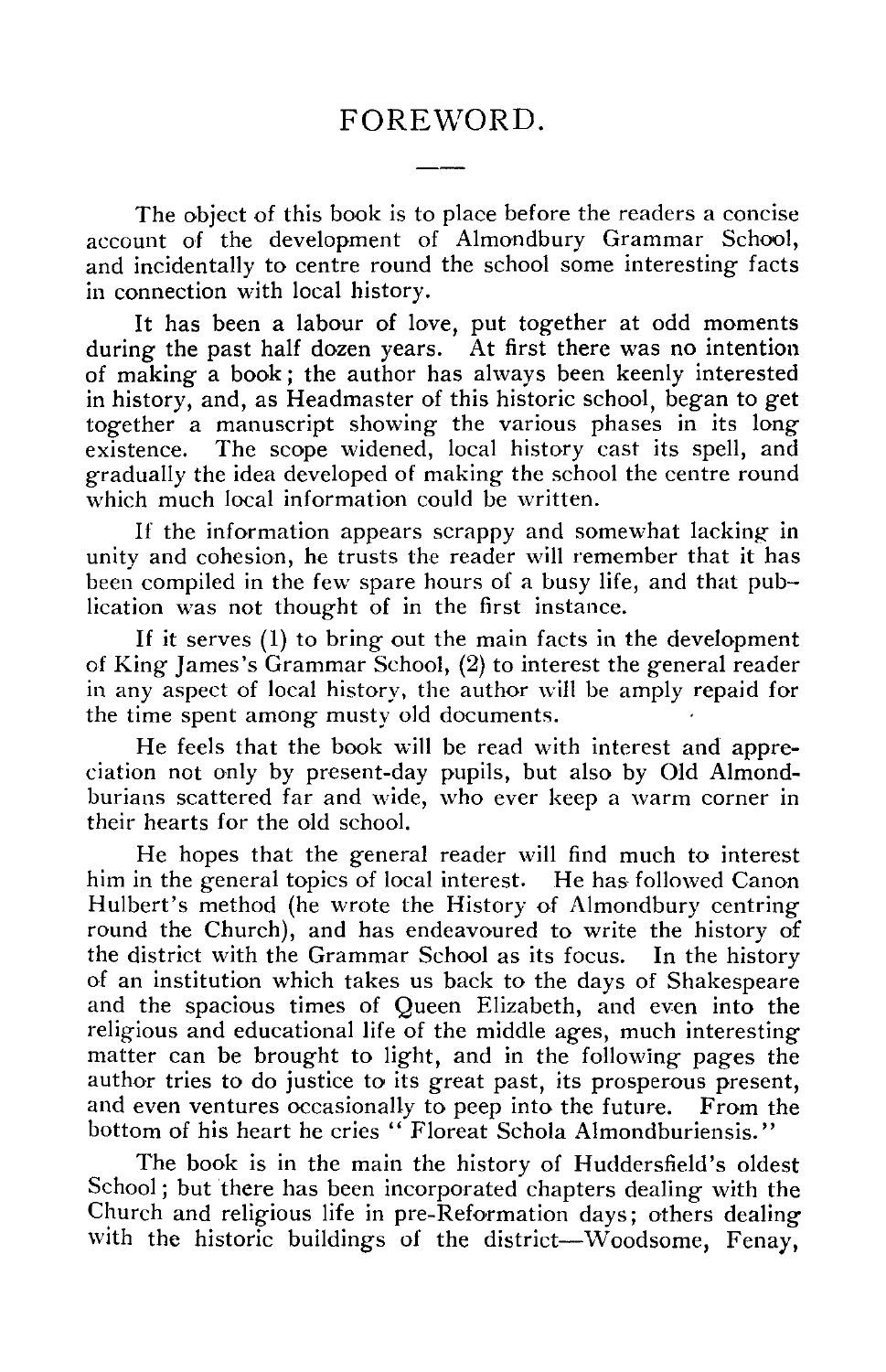Whitley–Beaumont, Longley, Wormall; social life has been touched on and some account given of the leading families, but in every case the connecting link has been the Grammar School. In some way or other every person mentioned and every place recorded have had some connection with the school.

Here he wishes to express his indebtedness to the previous researches and published articles of his immediate predecessor, Mr. R. S. Crump, who at one time fully intended to produce a history of the school; also to many books dealing with local history, such as Canon Hulbert's " History of the Church in Almondbury"; the "History of Huddersfield," by Mr. D. F. E. Sykes; the "History of Meltham," by the Rev. J. Hughes; to such official publications as the Endowed Charities of the County Borough of Huddersfield, Reports of the Commissioners on Secondary Schools, etc.; to such standard works as " English Schools at the Reformation," and " The Schools of Mediæval England," by Mr. A. F. Leach; " The English Grammar Schools to 1660," and " The Old Grammar Schools," by Professor Foster Watson.

Further, he owes a great debt of gratitude to an esteemed Old Almondburian, Mr. W. H. Sikes, of Fenay Royd, Almondbury, for his kindness in supplying many of the photographs and for making copies of many others which had become worn and indistinct by age.

My indebtedness to Mr. T. Armitage, of Watercroft, Almondbury, is very great. He read through the work in manuscript with the greatest care, made many corrections, offered suggestions, and lent me his still unfinished MS. of "The History of Almondbury."

Finally, I wish to pay tribute to my colleague, Mr. A. E. M. Carleton, for his care and patience in reading and correcting the proof sheets.

It is with some diffidence that the author ventures to put this labour of love before the general public, especially as he has not the necessary leisure to add those finishing touches that make for literary excellence.

#### TAYLOR DYSON.